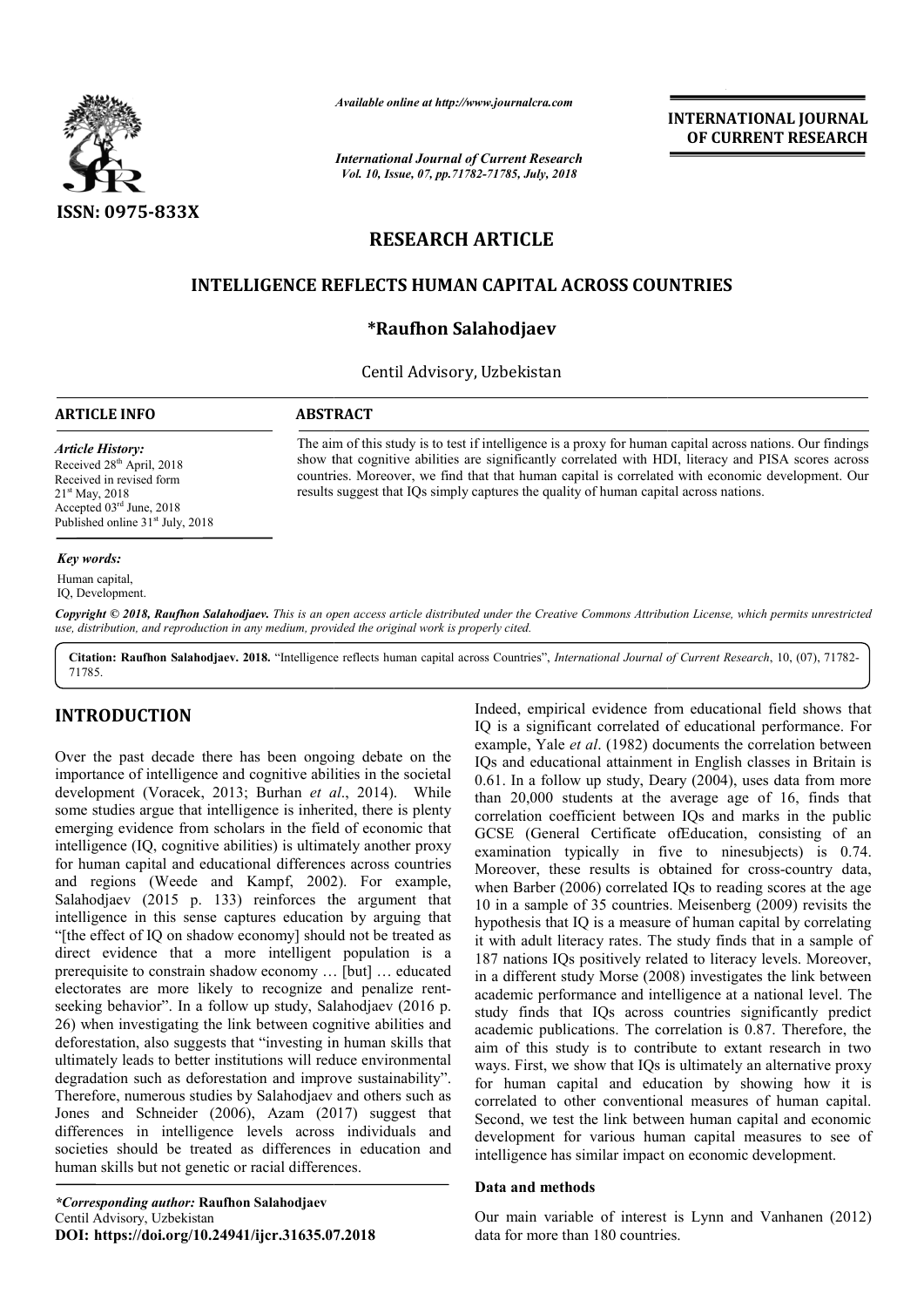

**Figure 1. Scatterplot between PISA mathematics score and IQs Correlation coefficient: 0.94**



**Figure 2. Scatterplot between HDI and IQ Correlation coefficient: 0.82**

In their study, collected intelligence, education and other schooling tests for different countries. Moreover, the authors used literacy rates to estimated IQs for countries with missing data. They have calculated these IQs in relation to aBritish mean of 100 and standard deviation of 15. Lynn and Vanhanen (2012) also argue that IQs have beenincreasing in all economically developed countries and in less developed countries includingBrazil, Sudan and Dominica (Colom, Flores-Mendoza and Abad,2006; Khaleefa, Sulman and Lynn, 2009; Meisenberg, Lawless, Lambert and Newton, 2006). Therefore, thus further may signal that improving nutrition and education system is responsible for that increase and intelligence is a proxy for human capital. Apart from Lynn and Vanhanen (2012) data, we also use data on, HDI index from UN, PISA scores<sup>1</sup> and literacy rates from World Bank. PISA measures student performance in mathematics, reading, and science literacy.

Conducted every 3 years, each PISA data cycle assesses one of the three core subject areas in depth (considered the major or focal subject), although all three core subjects are assessed in each cycle (the other two subjects are considered minor domains for that assessment year). Figures 1 -3 present the correlation between PISA scores, literacy rates and IQs. As expected we find that the correlation between IQs and these variables is very strong. For example, the correlation between intelligence and PISA mathematics score is 0.94. This implies that cross-national differences in IQs are by in large capturing cross-national differences in mathematic skills. Moreover, the correlation coefficient between IQ and literacy rates and HDI is 0.69 and 0.82 respectively. We next test the relationship between various measures of human capital and GDP per capita in 2017.The main results are reported in Table 1. We find that overall all measures of human capital are significantly corelated with economic development. Moreover, the betacoefficient for IQs falls in between the estimates for other measures of human capital.

 <sup>1</sup> The data is obtained from https://nces.ed.gov/surveys/pisa/ pisa2015/pisa2015highlights\_3.asp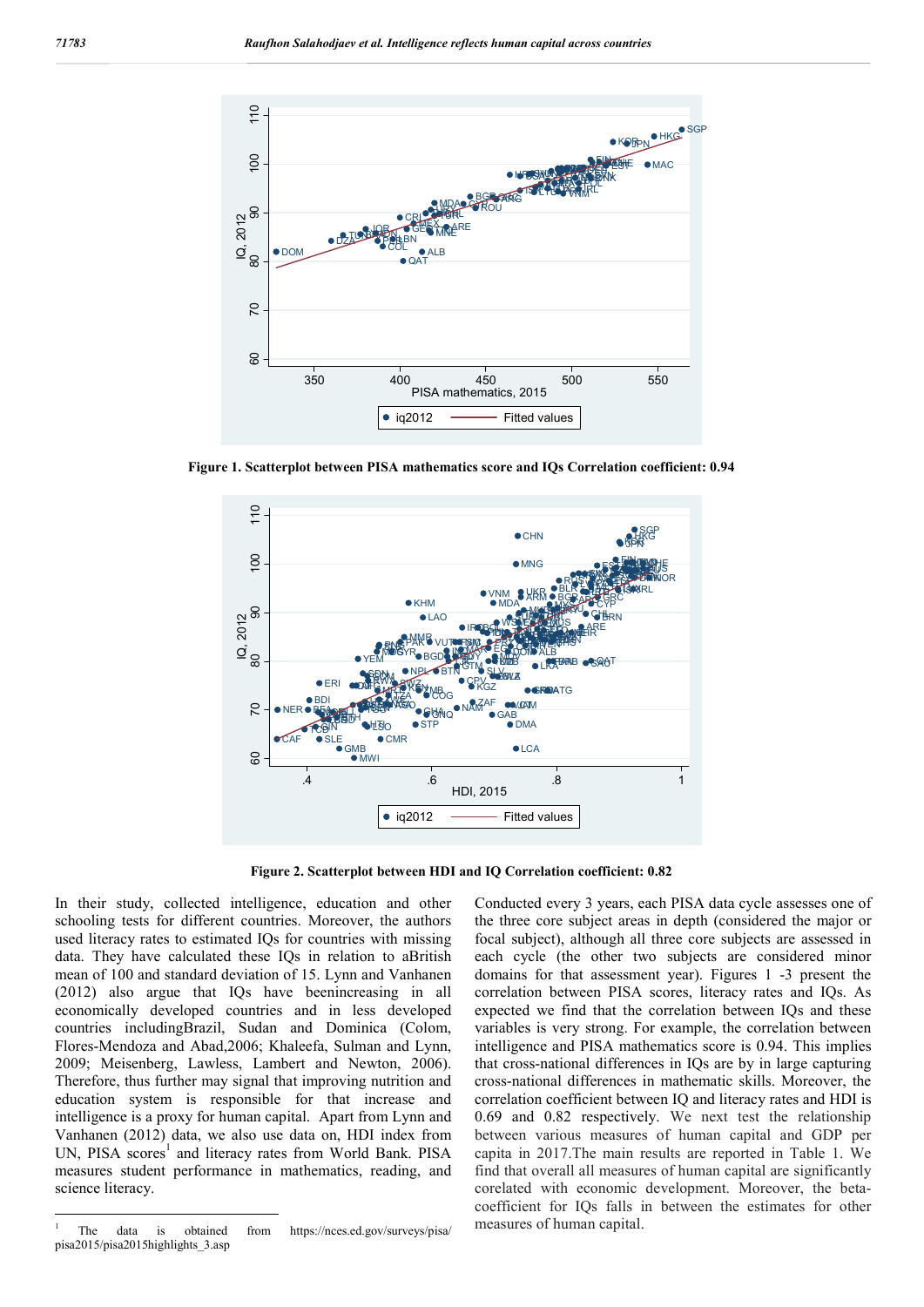

**Figure 3. Literacy rate 1996-2016 Correlation coefficient: 0.69**

|  |  |  | <b>Table 1. Main results</b> |
|--|--|--|------------------------------|
|--|--|--|------------------------------|

|                     | OLS standardized betas | OLS standardized betas  | OLS standardized betas | OLS standardized betas |
|---------------------|------------------------|-------------------------|------------------------|------------------------|
| Human capital       | 0.745                  | 0.684                   | 0.944                  | 0.713                  |
|                     | (0.00)                 | (0.00)                  | (0.00)                 | (0.00)                 |
| N                   |                        | 67                      | 178                    | 140                    |
| Adj. R2             | 0.55                   | 0.46                    | 0.89                   | 0.51                   |
| F-stat              | 218.4                  | 57.2                    | 1441.4                 | 142.9                  |
| Human capital proxy | Ю                      | <b>PISA</b> mathematics | HDI                    | Literacy               |
|                     | $\sim$ $\sim$          | ____<br>.               |                        |                        |

Notes: p-values are reported in parenthesis; The dependent variable is logged GDP per capita

Therefore, we may again imply that intelligence in Lynn and Vanhanen (2012) data is a proxy for human capital.

## **Conclusion**

In this study we explore whether cross-national differences in Lynn and Vanhanen (2012) data is a measure of human capital and reflect international differences in education and schooling attainment. We do so by correlating IQs to other proxies for human capital such as literacy, HDI and PISA mathematics scores.

There are several main points of interest.

- First, we find that IQs strongly correlated with other measures of human capital. This may imply that Lynn and Vanhanen (2012) data is capturing variation in educational differences across countries but not any genetic or racial differences.
- Second, considering that IQs are strongly correlated with human capital measures we may argue that better nutrition and improvement in education system should further increased human capital across countries. These results are discussed above as well. Therefore, we do not support Lynn's claims that intelligence differences are inherited.
- Third, the emerging IQs studies from other countries may also indicate that these studies only evaluate the quality of education system and offer updated estimates of human capital.

 Finally, the results from other cross-national studies should by nomeans be treated as declaration that there are some nations withmore intelligent people present that can solve the development problems,and some other nations with low-IQ citizens are not able to foster development. Related studies may simply suggest that if economic development is on agenda, intelligence (IQs) serves as a good estimate for the quality of human capital. Therefore, investing in human skills in a long run will lead to better institutions and improve sustainable development.

#### **REFERENCES**

- Azam, S. 2017. A cross-country empirical test of cognitive abilities and innovation nexus. *International Journal of Educational Development*, *53*, 128-136.
- Burhan, N. A. S., Kurniawan, Y., Sidek, A. H., & Mohamad, M. R. 2014. Crimes and the Bell curve: The role of people with high, average, and low intelligence. *Intelligence*, *47*, 12-22.
- Colom, R., Flores-Mendoza, C. and Abad, F. J. 2006. Generational changes on the Draw-a-Man Test: a comparison of Brazilian urban and rural children tested in 1930, 2002, and 2004. *Journal of Biosocial Science*, 35, 33- 39.
- Deary, I. J. 2004. Intelligence Differences. In R. L. Gregory (Ed.), The Oxford Companion to the Mind. Oxford: Oxford University Press.